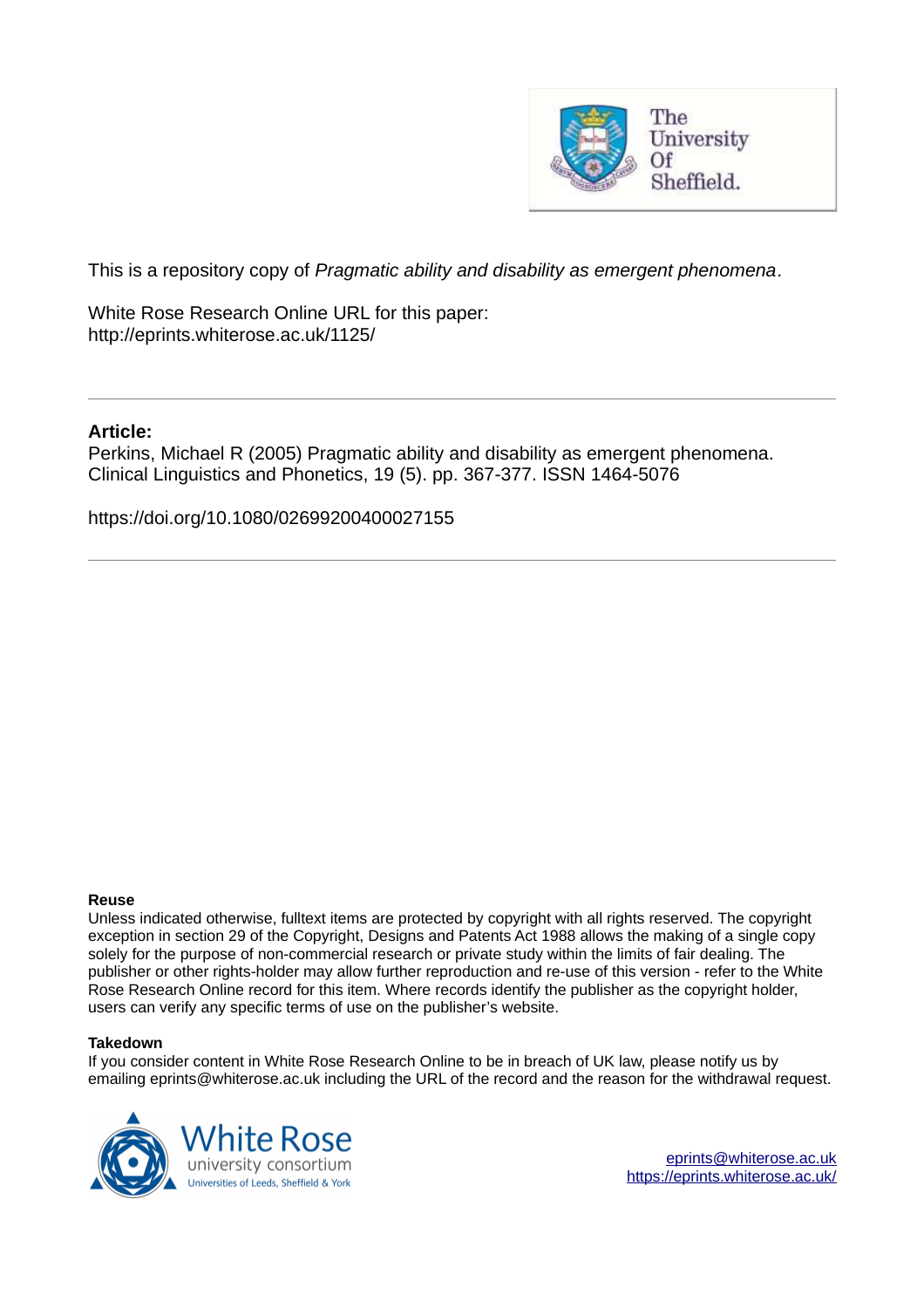

## **White Rose Consortium ePrints Repository**

http://eprints.whiterose.ac.uk/

This is an author produced version of a paper published in **Clinical Linguistics and Phonetics**.

White Rose Repository URL for this paper: http://eprints.whiterose.ac.uk/archive/00001125/

## **Published paper**

Perkins, Michael R (2005) Pragmatic ability and disability as emergent phenomena. Clinical Linguistics and Phonetics, 19 (5). pp. 367-377.

## **Repository paper**

Perkins, Michael R (2005) Pragmatic ability and disability as emergent phenomena. Author manuscript available at: http://eprints.whiterose.ac.uk/archive/00001124/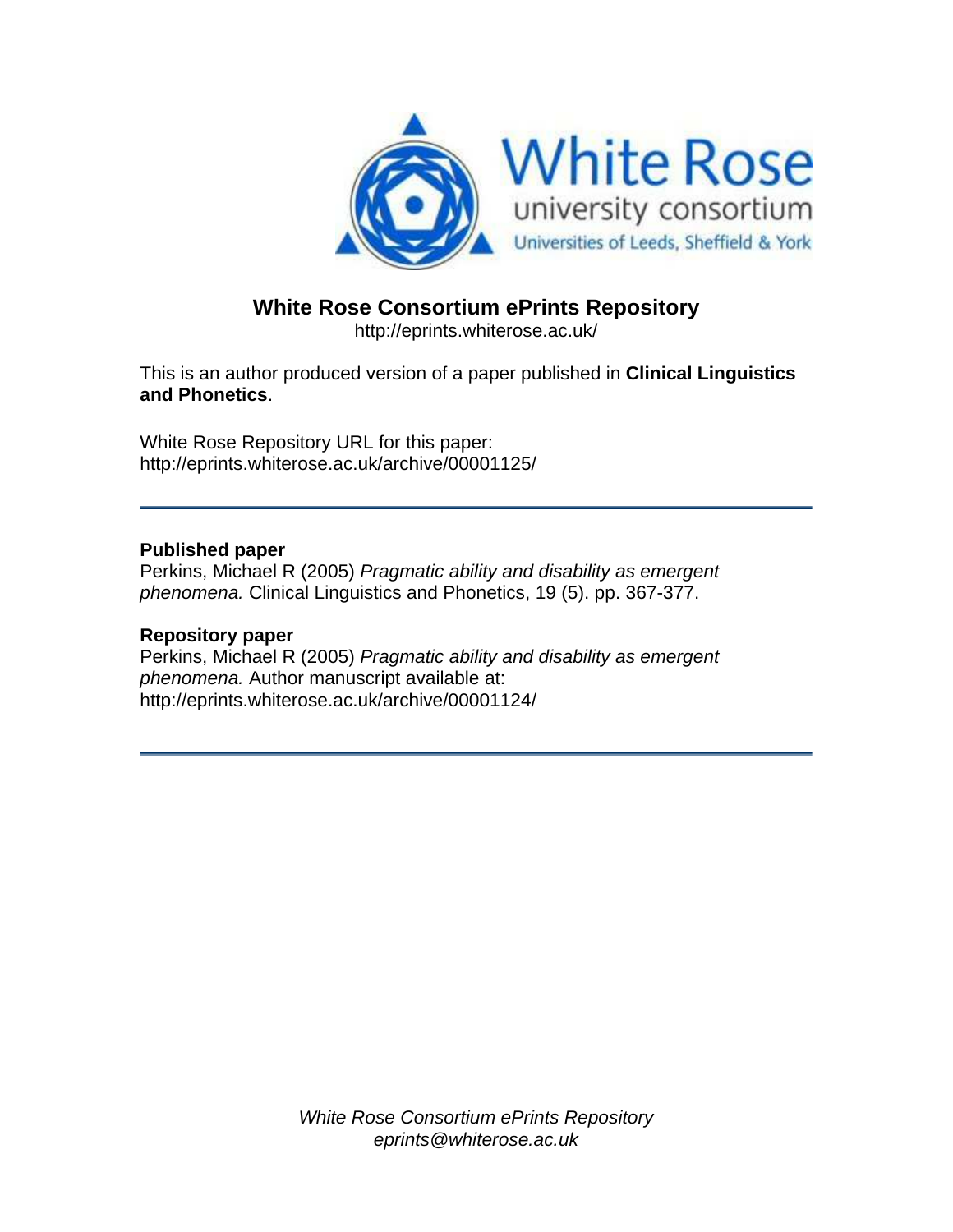#### **Pragmatic ability and disability as emergent phenomena**

Michael R Perkins University of Sheffield, UK

Received 30 November 2003; Accepted 20 May 2004

#### **Abstract**

A holistic approach to pragmatic ability and disability is outlined which takes account both of the behaviour of individuals involved in the communicative process, and also of the underlying factors which contribute to such behaviour. Rather than being seen as resulting directly from a dysfunction in some kind of discrete pragmatic 'module' or behavioural mechanism, pragmatic impairment and also normal pragmatic functioning are instead viewed as the emergent consequence of interactions between linguistic, cognitive and sensorimotor processes which take place both within and between individuals.

**Keywords**: Pragmatics; Pragmatic impairment; Emergence; Compensatory adaptation

### **Contact address:**

Professor Mick Perkins Department of Human Communication Sciences University of Sheffield Sheffield S10 2TN **IK** 

<span id="page-2-0"></span>**Email**: m.perkins@sheffield.ac.uk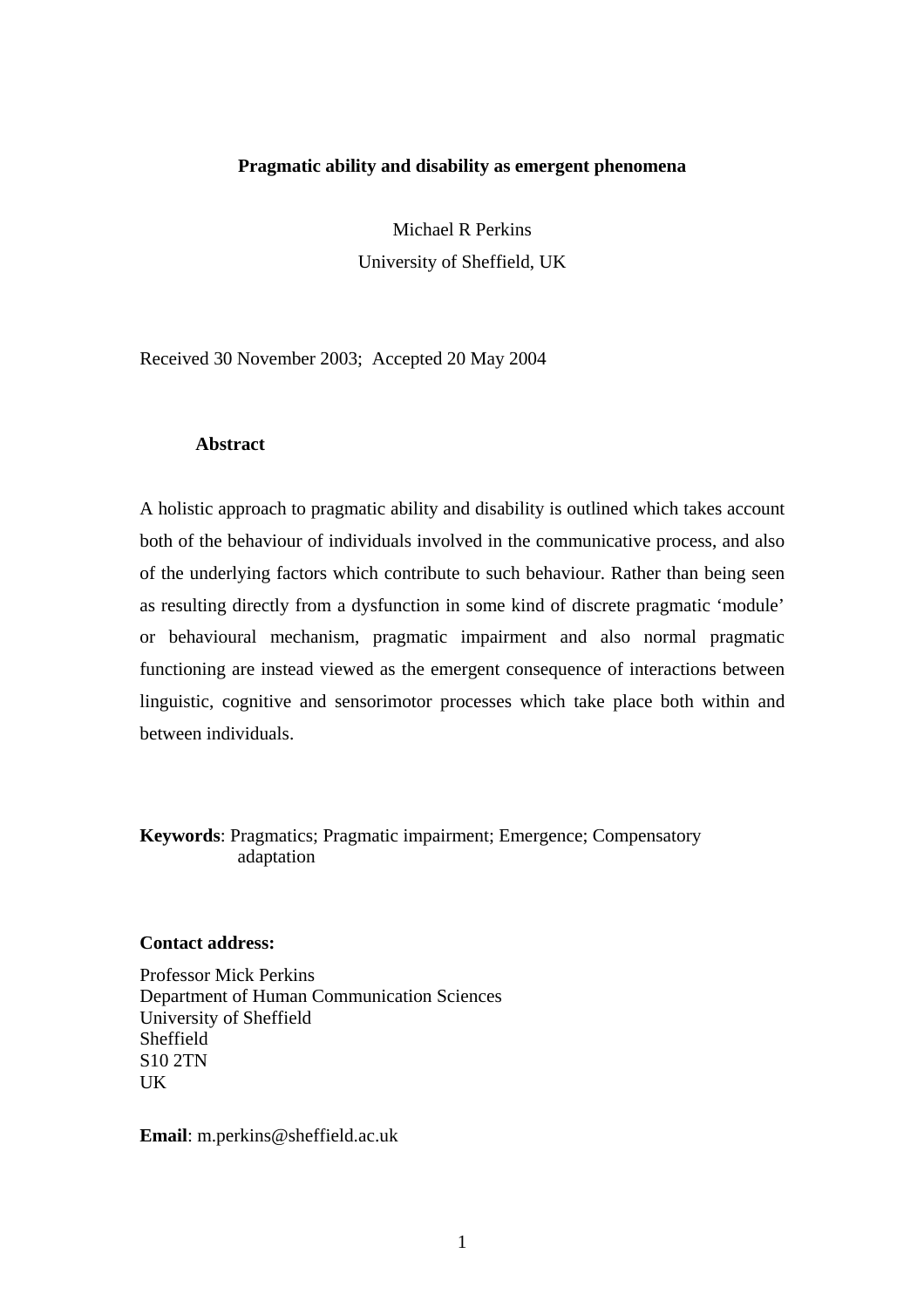#### **Introduction**

 $\overline{a}$ 

'Pragmatic impairment' and cognate terms such as pragmatic impairment/ disability/ disorder/ and dysfunction have been used to refer to behaviours found in conditions as disparate as aphasia, Asperger's syndrome, autism, dementia, developmental language disorder, Down's syndrome, focal brain injury, frontal lobe damage, hearing impairment, hydrocephalus, learning disability, right hemisphere damage, schizophrenia and traumatic brain injury (Perkins, 2003). This might not be a problem if the behaviours thus referred to were the same across all of these conditions. Unfortunately they are not, and therefore the terms lack discrimination and are hardly adequate as diagnostic descriptors. We shall see below that the waters are further muddied by inconsistencies in the way the terms are used, and that neurolinguists and clinicians have apparently felt the need to embrace a broader semiotic view of pragmatics than most pragmatic theorists, although this has gone largely unacknowledged. This suggests that the phenomenon of pragmatic disability – and by implication pragmatic ability – is not adequately accounted for by at least some mainstream pragmatic theories.

What I shall outline in this paper is a holistic and emergentist approach to pragmatics which takes account not only of the behaviour of individuals involved in the communicative process, but also of the underlying factors which contribute to such behaviour<sup>[1](#page-2-0)</sup>. One motivation for this is to meet the needs of clinicians who require a knowledge of the specific underlying factors in order to treat the resulting behaviours. But in addition, because clinicians' needs turn out to be more exacting than those of linguists in a number of respects, the provision of such an account can also inform pragmatics more generally by focusing attention on features of communicative interaction which are not adequately considered by current theories.

## **Dealing with clinical cases forces us to go beyond standard theories of pragmatics**

<span id="page-3-0"></span><sup>&</sup>lt;sup>1</sup> This approach has been developed over a number of years (see, for example, Perkins (1998; 2000; 2002)) and a much more comprehensive account can be found in Perkins (forthcoming).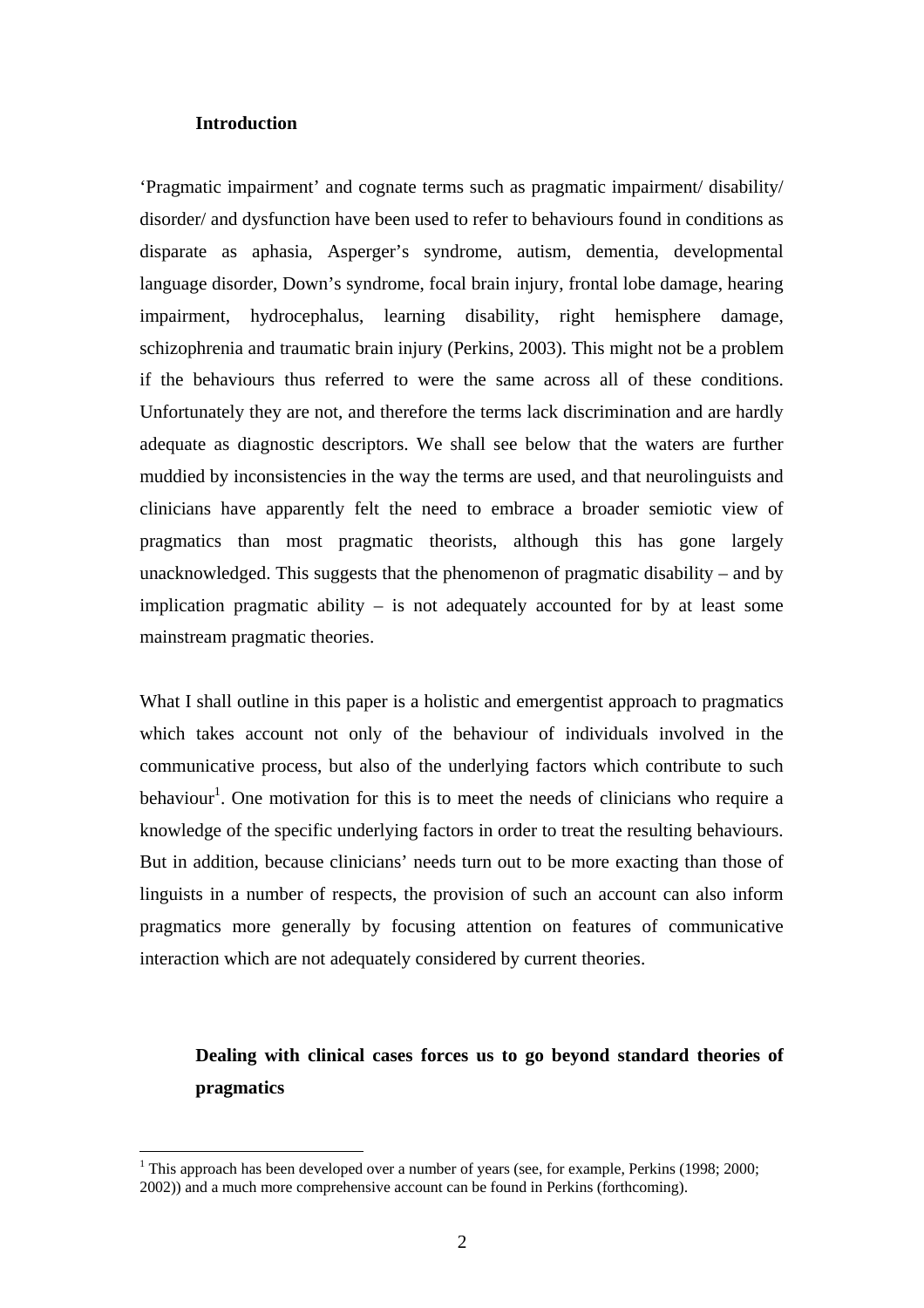Virtually all pragmatics textbooks agree that in broad terms pragmatics should be defined as something like '(the study of) the use of *language*' (e.g. Green, 1989; Grundy, 2000; Leech, 1983; Levinson, 1983; Mey, 2001; Thomas, 1995; Verschueren, 1999; Yule, 1996). It is rather surprising, therefore, to find that a great deal of published work on pragmatic impairment appears to make no such assumption. Rather than an exclusive focus on language, it is common instead to find non-linguistic features of communication such as eye gaze, gesture, posture and social rapport described as 'pragmatic' even when they occur *independently* of language use. Dronkers, Ludy and Redfern (1998), for example, assume that pragmatic behaviour is isolable and distinct from linguistic behaviour, as is evident from the title of their article: 'Pragmatics in the absence of verbal language'. It would seem that many language pathologists, despite acknowledging mainstream pragmatics as their information source, at least covertly take a much broader and less exclusively language-oriented view than linguists – far closer, in fact, to Morris's original semiotic conception of pragmatics as "the study of the relation of signs to interpreters" (Morris, 1938:6). Why should this be so? Firstly, clinicians frequently encounter individuals with minimal linguistic capacity – for example, following a stroke – who are nonetheless able to communicate quite effectively using nonlinguistic and nonverbal means such as body posture, eye gaze and gesture (e.g. Goodwin,  $2000)^2$  $2000)^2$ . At the same time, they are equally familiar with the converse situation – for example, individuals with autistic spectrum disorder who are unable to communicate effectively despite having reasonably good linguistic abilities (e.g. Blank, Gessner, & Esposito, 1979). The key factor which differentiates such cases is the level of competence in a range of nonlinguistic cognitive capacities such as memory, attention and inference generation, and clinicians have thus tended to be far more aware than linguists of the role of cognition in pragmatic functioning (Perkins, 2000). A further motivation for a semiotic view of pragmatics comes from neurolinguistics, which suggests that much of what is commonly understood as pragmatic competence is controlled by the right cerebral hemisphere, as opposed to linguistic competence which is subserved to a much greater extent by the left hemisphere (Paradis, 1998). This apparent double dissociation between language and pragmatics evident in clinical research suggests that rather than focusing so

 $\overline{a}$ 

<span id="page-4-0"></span> $2$  Indeed, therapy often concentrates on these spared abilities as a means of compensating for linguistic disability (Carlomagno, 1994; Davis & Wilcox, 1985).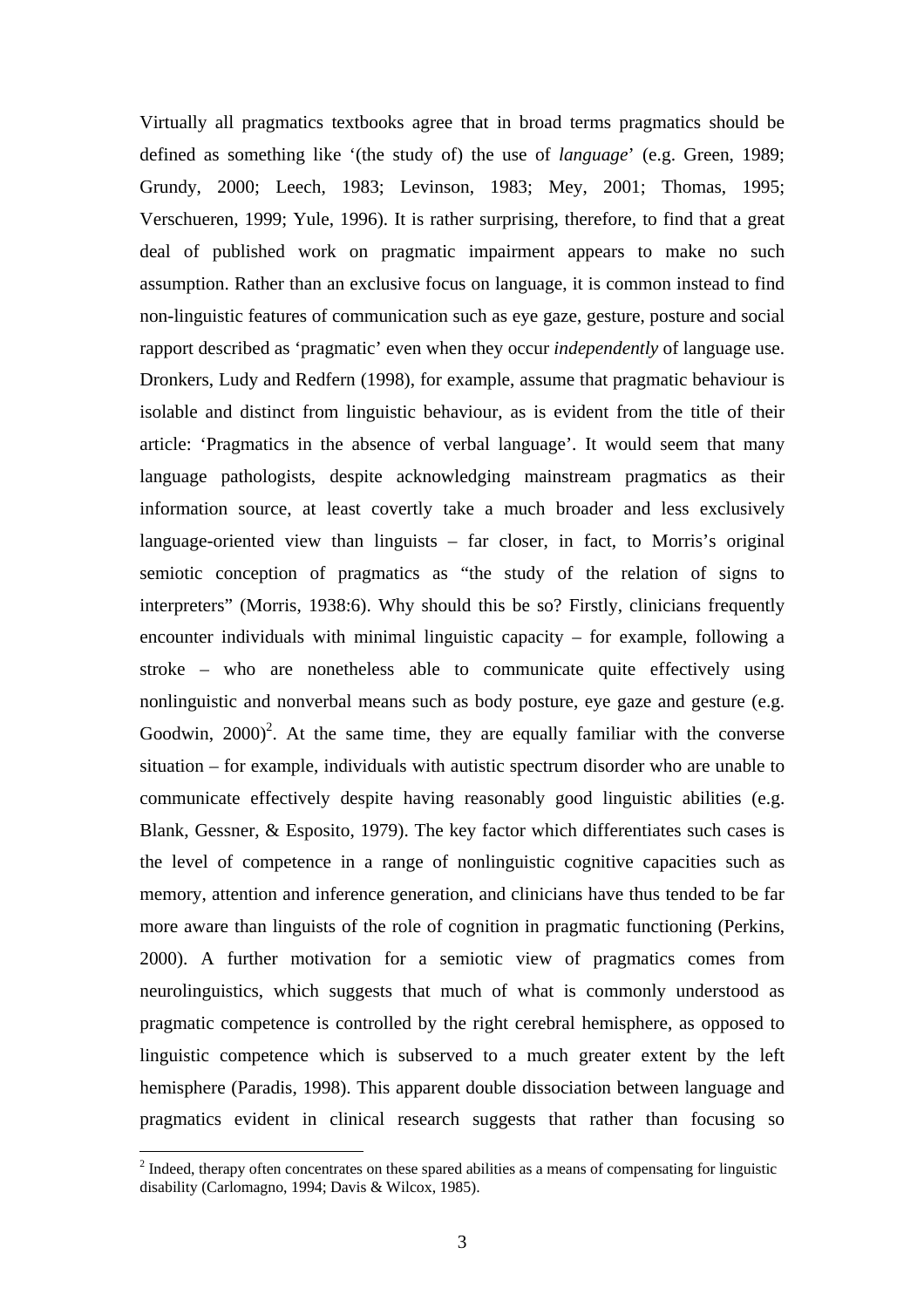exclusively on linguistic pragmatics, as linguists and pragmaticians have tended to do so far, it might be more fruitful to consider in a more integrated fashion the role of nonlinguistic as well as linguistic, and of nonverbal as well as verbal, competencies in pragmatic functioning. Thus we might define pragmatics generally as '(the study of) the use of linguistic and nonlinguistic capacities for the purpose of communication'. Some progress in this direction has been made by theories of pragmatics such as Relevance Theory (Sperber & Wilson, 1995) which emphasizes that language is one communication 'aid' among many, albeit a uniquely complex and central one. Also, the pragmatic significance of the way in which communication may be distributed across both verbal and nonverbal modalities has started to be addressed in the psychological, sociological and anthropological study of language (Clark, 1996; McNeill, 2000) and in the study of language development (Kelly, 2001). What has not yet been fully appreciated, though, is the unique insight into the nature of such an extended view of pragmatics afforded by the study of communication disorders.

Theoretical constructs and analytical frameworks from a range of approaches to pragmatics enable us to describe the behaviour of people with communicative impairments reasonably well, and are to some extent equivalent for descriptive purposes [3](#page-4-0) . However, although theories of pragmatics provide a means of *describing* pragmatic impairments, the level of *explanation* they afford is rarely adequate for clinicians, in that it does not translate easily into clinical intervention. For example, in Transcript 1 the child might be *described* as breaking Grice's maxims of relevance, quantity (saying more than is required) and possibly manner ('be brief'), but such descriptive labels do not get us very far when trying to design a remedial programme. One can hardly tell the child to "stop breaking Grice's maxims"!

## *Transcript 1*

 $\overline{a}$ 

*Adult*: and what's in this picture? *Child*: it's a sheep - on a farm - and my uncle's farm and it has babies - baby lambs and tadpoles - frogs have baby tadpoles but tadpoles don't have any legs - do they?

 $3$  See Perkins (2003) for an analysis of a single clinical dataset using five different theoretical approaches.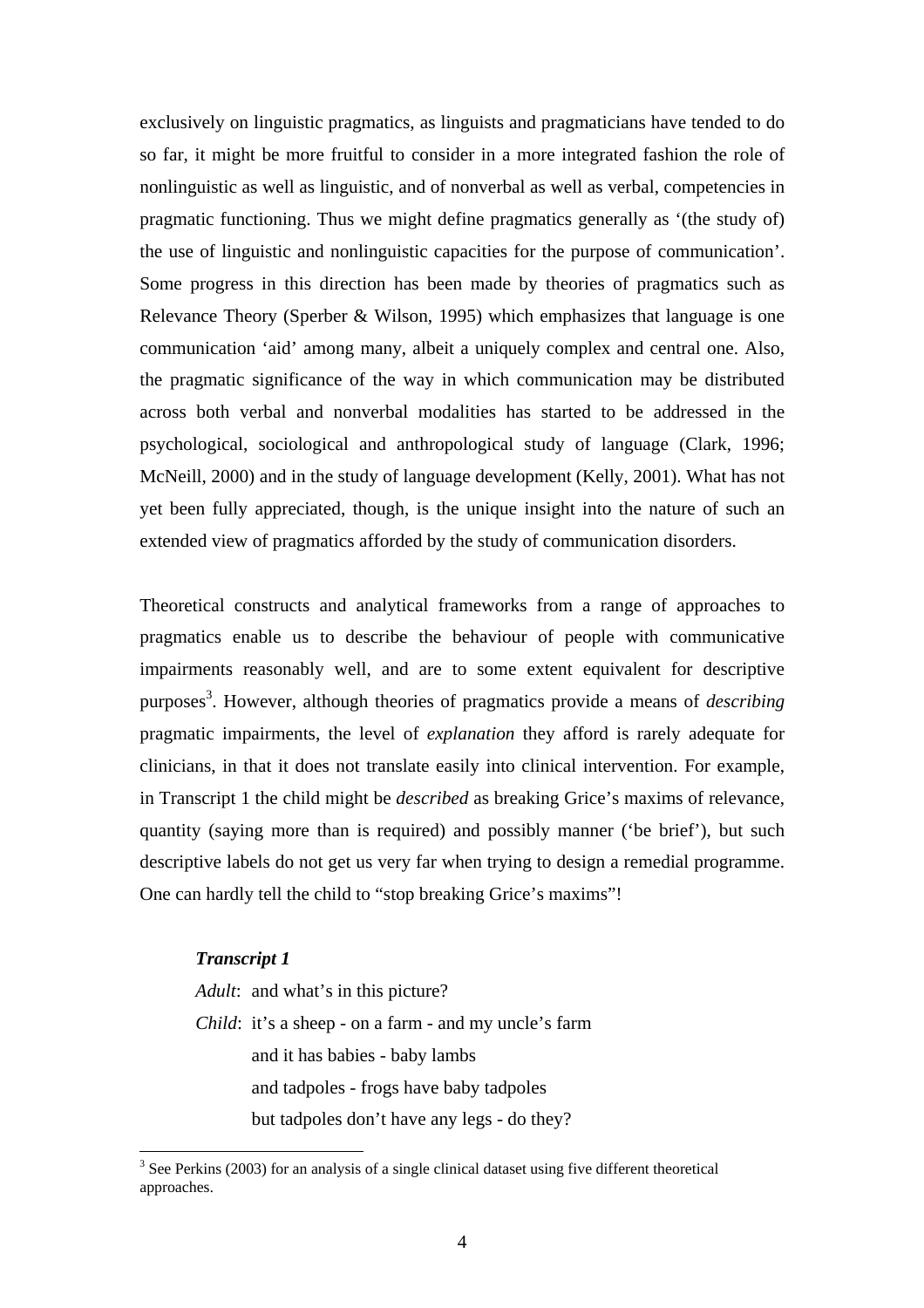but frogs have legs - and it was in the pond - and mommy saw it … (from Perkins, 2000)

What is needed in order to move beyond mere description is some account of the underlying factors which contribute to pragmatic impairment. As an illustration of this, consider Transcripts 2 and 3.

#### *Transcript 2*

Prompt: the man who sits on the bench next to the oak tree is our mayor. Gary: amen

#### *Transcript 3*

Adult: can you think of any more? Michael: a remote-controlled cactus

Transcript 2 shows the response of Gary, an 8 year old boy, to a prompt from the CELF sentence recall task (Semel, Wiig, & Secord, 1987), where the subject is required to repeat the sentence heard. The exchange shown in Transcript 3 is from a conversation between Michael, also aged 8, and an adult who has been eliciting names for pets. Several have been correctly named immediately prior to this. Gary's and Michael's responses may be described in similar terms as instances of pragmatically anomalous behaviour in that they appear to be irrelevant both in a Gricean and Relevance Theory sense. However, the underlying causes in each case are quite different. Gary has problems with verbal memory and syntactic comprehension. The prompt sentence is both too syntactically complex and too long for him to internally represent and retain in short term memory. He focuses instead on the final phrase 'our mayor' which he mishears and/or misunderstands and repeats as 'amen'. Michael, on the other hand, has a diagnosis of autistic spectrum disorder, and problems with social cognition make it difficult for him to take proper account of prior and surrounding context during conversation. His syntax and verbal memory, in contrast to Gary's, are normal for his age. Clearly, any assessment or intervention based solely on a superficial pragmatic description which failed to take account of these underlying differences would be less than adequate. What we need in addition is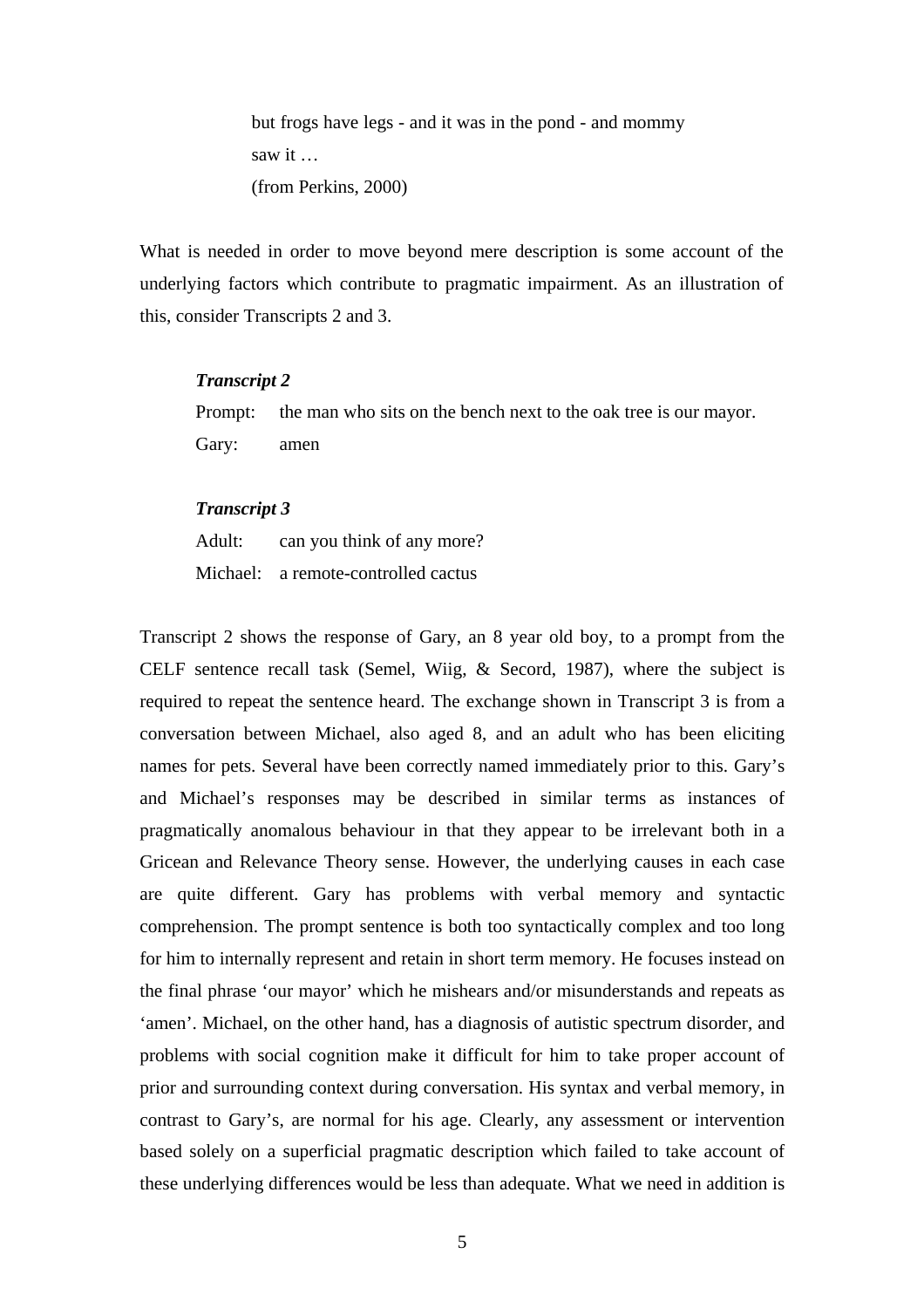a means of representing the underlying contributory factors, whether they be neurological, cognitive, behavioural or social, and the way in which they interact to produce what we perceive as pragmatic ability and disability. One way of doing so is to understand how pragmatics may be represented as an 'emergent' phenomenon.

#### **Emergence**

'Emergence' is the term applied to a process whereby a complex entity results from a set of simple interactions between 'lower-level' entities. For example, anthills result from the aggregate effects of millions of local, minor acts by ants, rather than from a grand design in the mind of some ant-architect (Johnson, 2001), and the time-telling properties of a watch depend on local interactions between a set of individually simple cogs and springs. As Clark (1997: 107) puts it: "emergent patterns … are largely explained by the collective behavior … of a large ensemble of simple components …, none of which is playing a special or leading role in controlling or orchestrating the process of pattern formation." Similarly, minds may be seen as "emergent properties of brains … produced by principles that control interactions between lower level events" (Chomsky, 2002:63, quoting Mountfield). Emergent processes can unfold across a range of time frames including those of evolution, embryology, the human lifespan and history, as well as during ephemeral events such as online cognitive processing and conversational interaction (MacWhinney, 1999). The study of emergence in cognitive science has led to a reappraisal of the discreteness and autonomy of a range of phenomena including individuals and the human mind. For example, Hutchins (1995) has shown that the cognitive characteristics of teamwork are not attributable to any single individual member of the team, and Clark (1999: 14) describes the human cognitive profile as "*essentially* the profile of an embodied and situated organism".

<span id="page-7-0"></span>In the language sciences, emergence has been invoked as a way of explaining a wide range of phenomena including language development (Locke, 1993), developmental and acquired language disorders (Christman, 2002; Locke, 1994; 1997), the role of discourse in determining grammatical form (Hopper, 1998), diachronic language change (Givón, 1999) and language evolution (Knight, Studdert-Kennedy, & Hurford,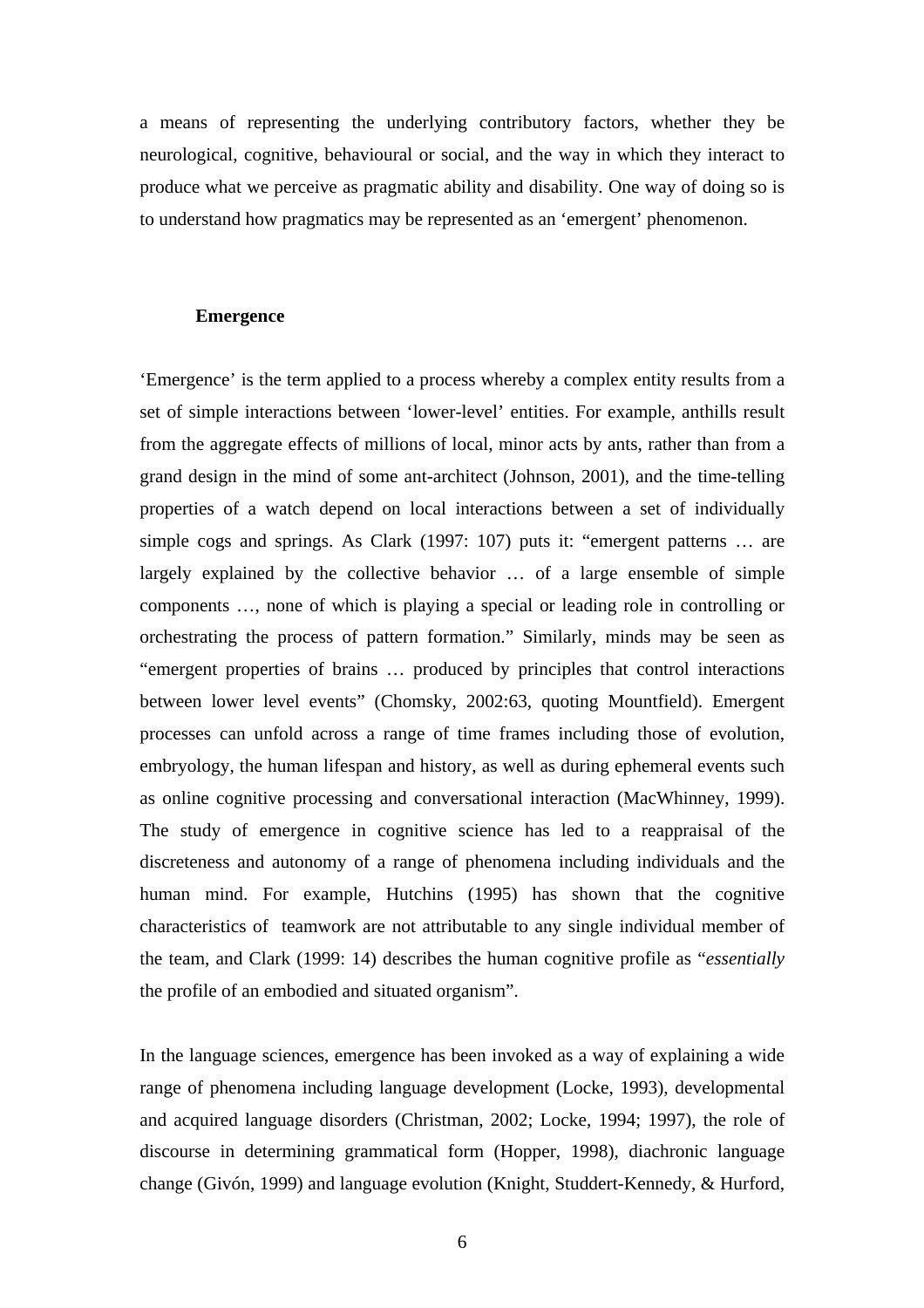2000). Although emergence may be modelled particularly effectively using connectionist networks (Allen & Seidenberg, 1999) and is often linked to functionalist approaches to language (Bates & MacWhinney, 1989), it is also compatible, as noted by MacWhinney (1999), with generative approaches to language, which are typically opposed to functionalism and connectionism. In his minimalist program for syntax, for example, Chomsky regards "the traditional constructions – verb phrase, relative clause, passive, etc. – [as] taxonomic artifacts, their properties resulting from the interaction of far more general principles" (Chomsky, 1995b:17f.) and feels that "the apparent richness and diversity of linguistic phenomena is illusory and epiphenomenal, the result of fixed principles under slightly varying conditions" (Chomsky, 1995a). To take such a view is not to deny the heuristic value of such epiphenomenal constructs for observers in describing behavioural processes, but it does not necessarily follow that such constructs play any direct role for those participating in the process.

#### **An emergentist account of pragmatic ability and disability**

Far from being seen as emergent, pragmatics has for the most part been viewed instead as a distinct entity in its own right, either as a 'level' of language or a component of the linguistic system on a par with syntax, semantics and phonology. Some have gone so far as to characterize pragmatics as a mental 'module' in a Fodorean sense (Fodor, 1983) – i.e. a distinct and autonomous cognitive system which is domain specific, fast, automatic and informationally encapsulated. Kasher (1991), for example, argues that knowledge of basic speech act types such as assertions and questions and of conversational behaviours such as turn-taking and repair is modular; Sperber and Wilson (2002) equate pragmatics with a 'theory of mind' module which enables us to interpret others' intentions; and for Paradis (2003) the pragmatic module consists of the probablilistic reasoning processes carried out by the right cerebral hemisphere. $4$ 

 $\overline{a}$ 

<sup>&</sup>lt;sup>4</sup> It is interesting that there is so little overlap between these three different views. Whether one sees pragmatics as a module or not, the difficulties of definition still remain.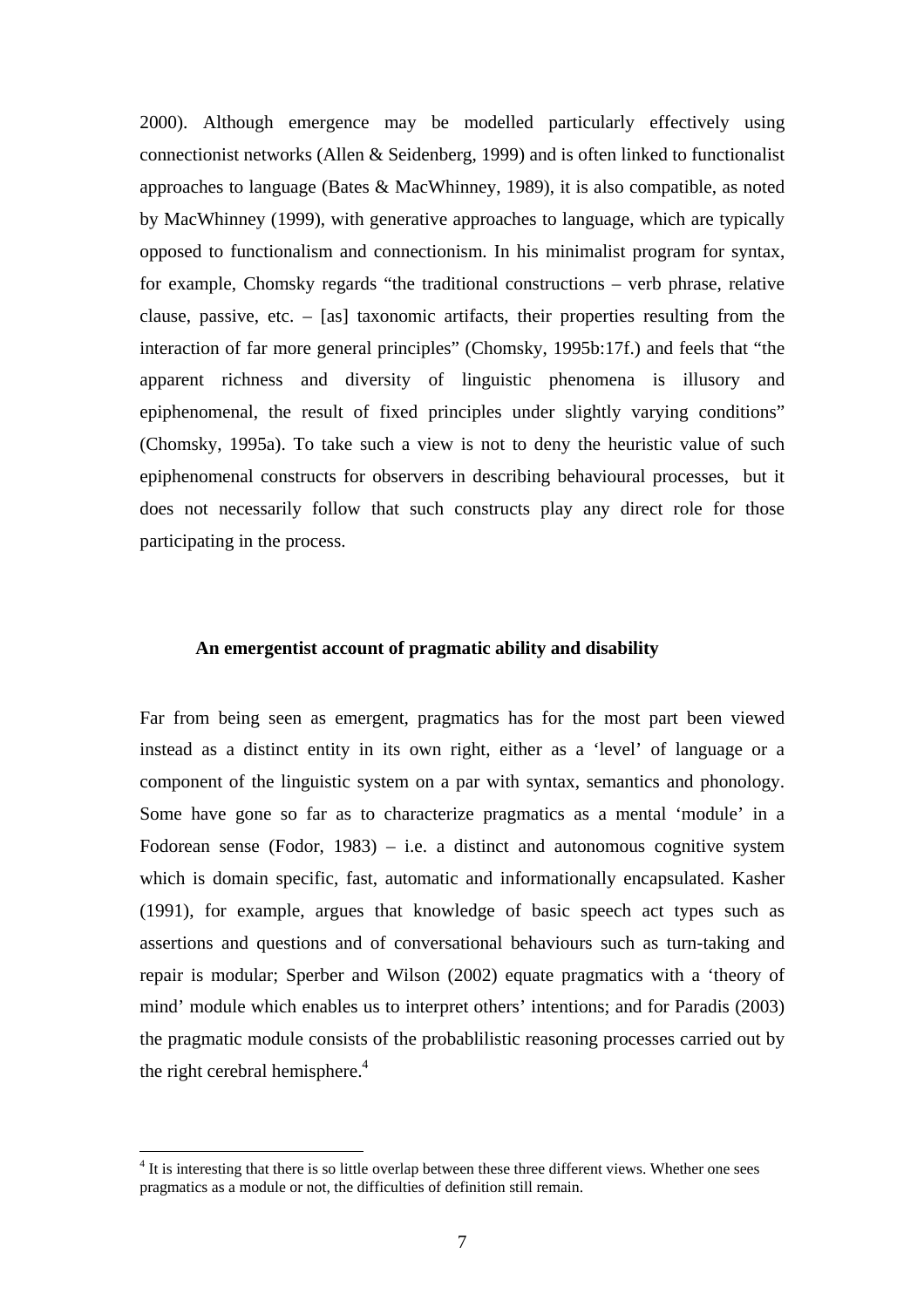In contrast to the modular approach, the 'interactionist' view sees pragmatics as a functional or interactional phenomenon (see, for example, discussion in Craig, 1995; McTear & Conti-Ramsden, 1992; Penn, 1999). Bates and MacWhinney's (1982) Competition Model sees pragmatics as a function of the interplay between the information value of a particular form or pattern and its processing cost. Sperber and Wilson in their pre-modularist days were also more amenable to such a view when they described pragmatics as "not a cognitive system at all" but "simply the domain in which grammar, logic and memory interact" (Wilson & Sperber, 1991: 583). Both of these approaches focus on cognitive and linguistic interactions within the individual. Clark (1996), on the other hand, feels it is more important to focus on interactions *between* individuals, and regards pragmatics as a function of joint actions between people, a view which is also shared by proponents of Conversation Analysis (e.g. Schegloff, 1999).

The approach I will propose here is firmly within the interactionist tradition but adopts an explicitly emergentist perspective. What I argue is that instead of seeing pragmatics as some kind of discrete entity that exists independently of other entities with which it interacts (e.g. language, memory, attention etc.), it is better characterized as an epiphenomenal or emergent property of interactions between such entities. Pragmatics is what you get when entities such as language, social cognition, memory, intention and inferential reasoning collide in socio-culturally situated human interaction, rather than being instantiated or uniquely grounded in any single one of these. The emergentist model below builds on previous interactionist approaches by a) extending and being more specific about the range of interacting entities involved and the nature of their interaction; b) focusing simultaneously on interactions both within and between individuals; and c) providing a single account of both pragmatic ability and disability. It is motivated by the following five principles:

- 1. Pragmatics involves the range of choices open to us when we communicate for example, what is said, how it's said, why it's said, when it's said, where it's said, to whom it's said, who says it and even whether anything is said or not.
- <span id="page-9-0"></span>2. Such choices are involved at all 'levels' of language processing, from discourse down to phonetics.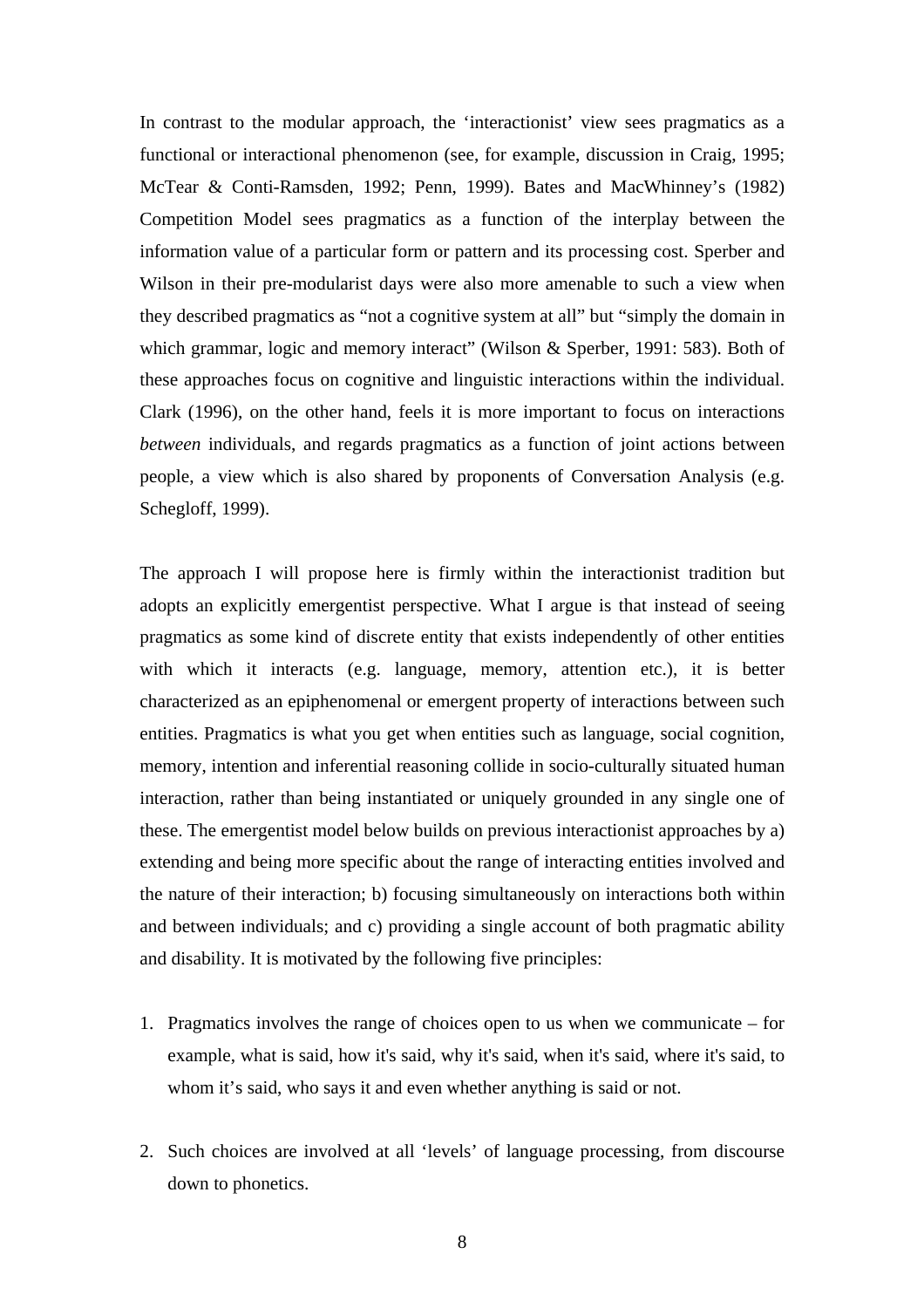- 3. The choices are not exclusively linguistic, but involve the way communication is distributed across verbal and nonverbal channels.
- 4. In order to qualify as 'pragmatic', such choices must be motivated by the requirements of interpersonal communication.
- 5. There is frequently no direct link between an underlying deficit and a resulting pragmatic impairment. Rather, the latter may be the consequence of one or more compensatory adaptations.

It also involves the following three key notions:

1) **Elements**. These are the entities between which interactions take place, and are of two kinds: a) linguistic and non-linguistic cognitive systems, and b) sensorimotor systems[.](#page-9-0) Some examples are shown in Figure  $1<sup>5</sup>$ .

**Figure 1: Some cognitive and sensorimotor elements of pragmatics** 

| <b>PRAGMATICS</b>         |                      |                              |                      |  |
|---------------------------|----------------------|------------------------------|----------------------|--|
| <b>Cognitive elements</b> |                      | <b>Sensorimotor elements</b> |                      |  |
| Linguistic                | Nonlinguistic        | <b>Motor output</b>          | <b>Sensory input</b> |  |
|                           | inference            |                              |                      |  |
| phonology                 | memory               |                              | auditory             |  |
| prosody                   | attention            | voice                        | perception           |  |
| morphology                | social cognition     | gesture                      |                      |  |
| syntax                    | theory of mind       | gaze                         | visual               |  |
| discourse                 | executive function   | posture                      | perception           |  |
| lexis                     | affect               |                              |                      |  |
|                           | conceptual knowledge |                              |                      |  |

<span id="page-10-0"></span> $\overline{a}$ <sup>5</sup> Although identified by a single word or phrase, it should not be assumed that the entities listed are necessarily discrete modular systems or processes. It is likely instead that they are all emergent phenomena in their own right.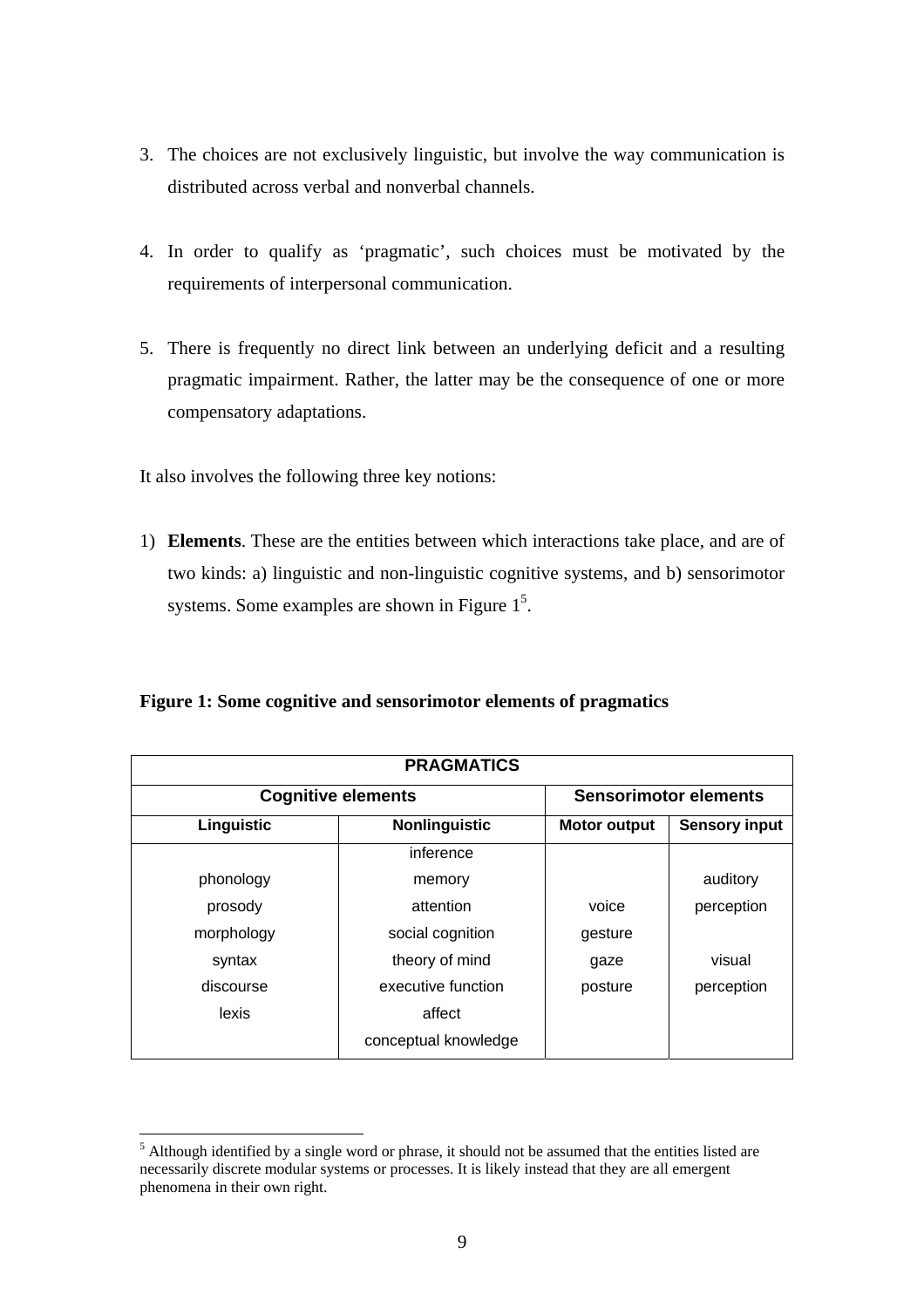- 2) **Interactions**. These are the dynamic relations that occur between elements, and are motivated by the need to maintain a state of equilibrium within a given domain.
- 3) **Domains**. Interactions take place both within individuals i.e. the *intra*personal domain – and between individuals – i.e[.](#page-10-0) the *inter* personal domain<sup>6</sup>.

There is no space here to provide a full account and justification of the model (for this, see Perkins, forthcoming), but an illustration of how it may be applied in a clinical case should serve to give a flavour.

## **An illustration**

 $\overline{a}$ 

To illustrate the model, I have deliberately chosen a case of communication impairment which would not typically be described as involving a primarily pragmatic disability, but which nevertheless manifests features which are undeniably pragmatic in nature and would therefore need to be accounted for within any pragmatic theory or approach which aimed to be comprehensive. We shall see that to successfully incorporate such cases within a systematic pragmatic account will require a reevaluation of the nature of pragmatic ability and disability.

Lucy is four and a half years old and has a diagnosis of specific language impairment (SLI). Although she is of normal intelligence, her phonology and syntax are very primitive for her age and she often has problems in making herself understood. In conversation, she makes unusual use of gesture in two distinct ways. Firstly, when referring to objects and actions she typically accompanies her utterances with iconic signs, as in this conversation with Sara, an adult who she knows slightly:

# Sara wellies 'd be good for the snow wouldn't they? yeah I agree anything else?

<sup>&</sup>lt;sup>6</sup> 'Domain' is a convenient way of referring to the scope of interactions, and the two mentioned here will suffice for present purposes. The situation is rather more complex, though. For example, the intrapersonal domain contains various sub-domains – e.g. the cognitive and sensorimotor – and the interpersonal domain is itself a sub-domain of the socio-cultural domain.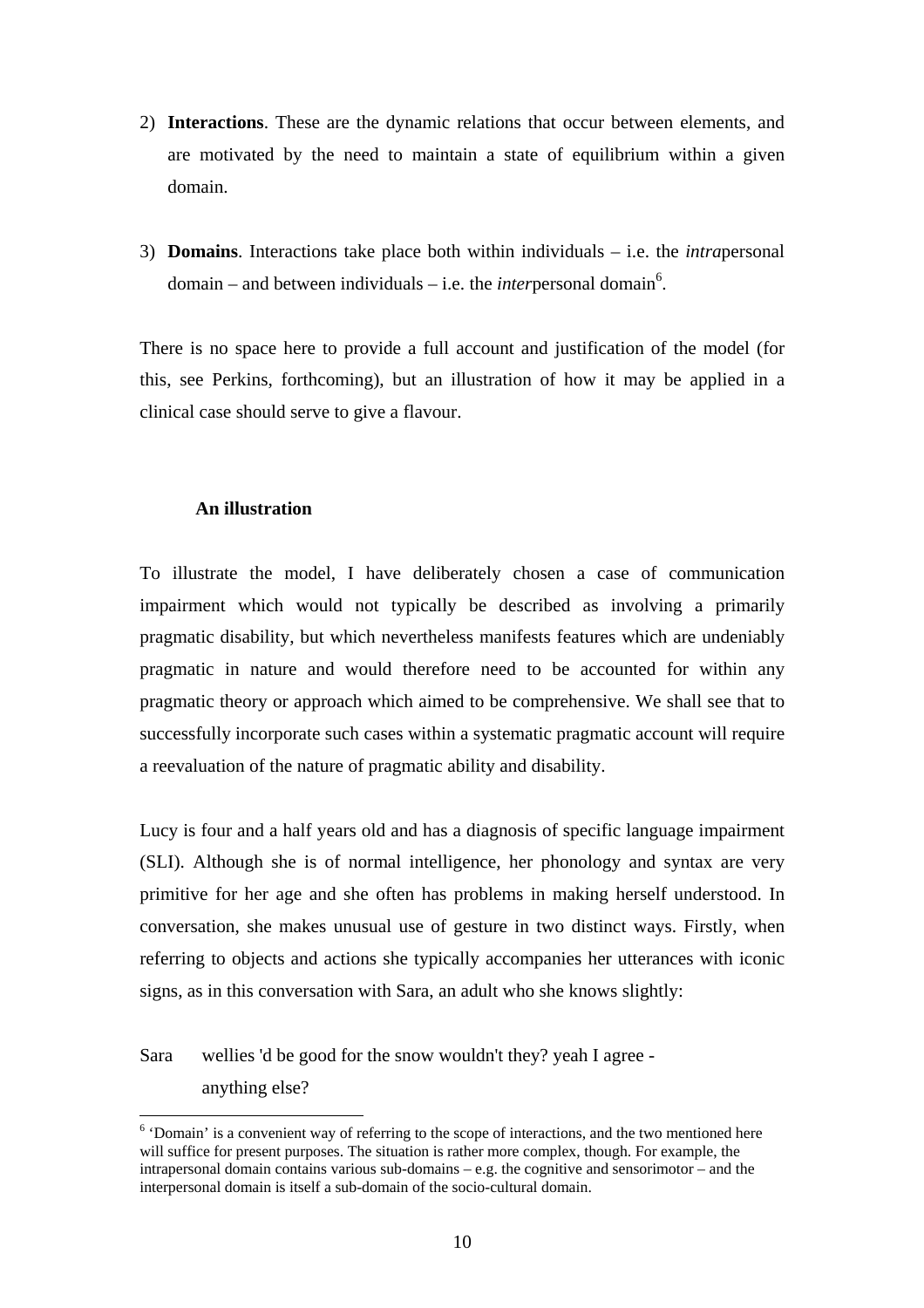|      |                                               | Lucy $[j\sigma - glub]$ ( <i>your – gloves</i> ) [waggles fingers gesturing gloves] |  |
|------|-----------------------------------------------|-------------------------------------------------------------------------------------|--|
|      | Sara you'd need gloves for the snow           |                                                                                     |  |
| Lucy | $[\text{æn hæ}](\text{and} \cdot \text{hat})$ | [gestures pulling on a hat]                                                         |  |

This is an extension of the iconic way gesture is sometimes used in conversation, and given Lucy's impaired phonology and grammar, it helps the interlocutor to be surer about what Lucy is saying. The second use of gesture is more atypical, and it seems to play a role for Lucy rather than the interlocutor. Lucy's speech is mostly syllabletimed and sounds rather staccato. Sometimes when she is speaking she taps out the rhythm of her utterance with her hand, as in:

Sara what would you use a bucket for?

Lucy  $p \gg put \, . \, \gg some \, \gg thin \, . \, \gg the \, . \, \gg bu \, \gg c \, ket$  [tapping on the table in rhythm with her speech]

This would seem to be of little benefit to the listener, and appears rather to provide for Lucy a kind of prosodic and tactile scaffolding for her utterance, distributing it, as it were, across two modalities. Sometimes the two different uses of gesture appear to be conflated as in:

Sara what's he wearing a bucket on his head for? Lucy »bu»cket . »on . »his . »head [taps her head in rhythm with her speech]

and here only the iconic component is pragmatic. It is important to note that Lucy has not overtly been taught either of these uses of gesture.

Let us now examine the nature of Lucy's communicative weaknesses and strengths in terms of the model outlined above.

### *Pragmatics as choice*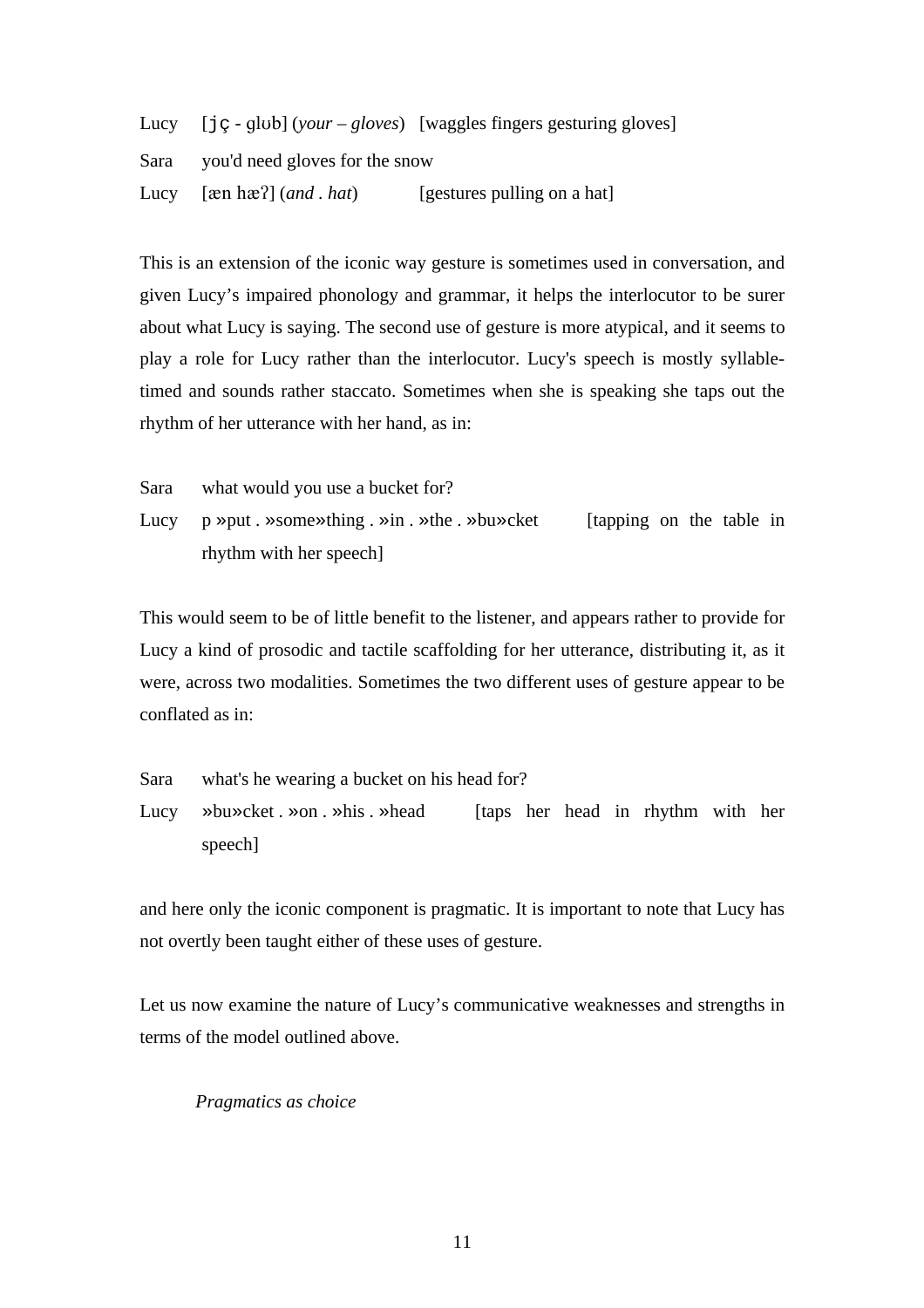Lucy may be seen as pragmatically impaired by virtue of the fact that the range of linguistic choices open to her is more restricted than those enjoyed by her typically developing peers.

#### *Pragmatics as choice at all levels of language*

Lucy's specific restriction lies within the phonological, morphological and syntactic elements of her intrapersonal domain, though dysfunction of any linguistic element would limit the range of choices available for encoding and decoding meaning.

#### *Pragmatics as choices across modalities*

As shown in Figure 1, we have a wide range of resources to draw on in order to communicate including linguistic and nonlinguistic cognitive systems, signalling systems such as voice, gesture and eye gaze and perceptual systems such vision and audition. Our use of these resources is like a process of orchestration and the way meaning is distributed among elements and across domains is the very essence of pragmatics. In face to face conversation, for example, we constantly make choices not only about what and how much to signal linguistically, but also what and how much to encode using other signalling systems such as prosody, gesture, facial expression, eye gaze and body posture. Because Lucy's grammar and phonology are relatively primitive, she 'chooses' to allocate more resources to the gestural elements of her communicative system than you or I would. When she utters the word 'hat' – or, to be more precise, the phonologically ambigous  $[\hbar \mathcal{R}]$  – she simultaneously produces an iconic gesture for hat. These two signals are mutually reinforcing and facilitate comprehension. A better developed phonological system would make such a gesture unnecessary, and the result of Lucy's adjustment is therefore perceived as atypical.

#### *Pragmatics as choices motivated by interpersonal communication*

<span id="page-13-0"></span>Pragmatic choices are those which are made by human beings because they wish or need to communicate with each other, and they involve the use of any resources which may help to do the job. To the extent that Lucy's choice to use iconic gestures is made in order to facilitate communication with her interlocutor, it can be described as pragmatic. The communicative significance of Lucy's other use of hand movement – i.e. tapping on the table or some other object (e.g. her head) in time with her speech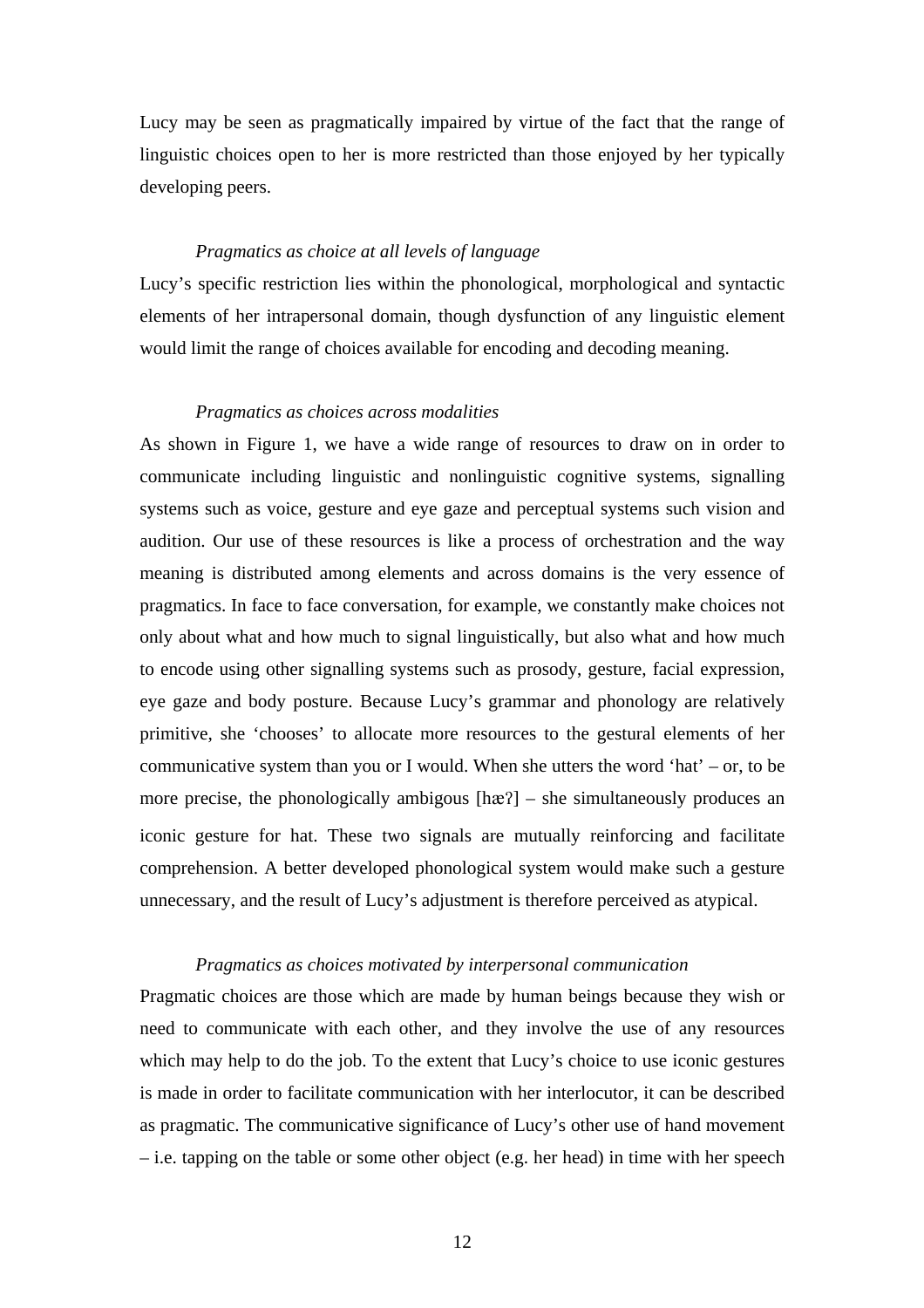– is not at all apparent, and at times may even impede the interlocutor's comprehension because it is distracting. It is possible that its motivation is internal to Lucy's intrapersonal domain and helps to trigger the motor programmes involved in speech production, although this is only conjecture. However, to the extent that her tapping movement is not motivated by the requirements of interpersonal communication, it may be seen as not pragmatic<sup>7</sup>[.](#page-13-0) Another way of putting this is to say that intrapersonal choices are only pragmatic when motivated by interpersonal considerations.

## *Pragmatic impairment as compensatory adaptation in both intrapersonal and interpersonal domains*

Lucy's atypical but communicatively helpful use of iconic gesture is a way of *compensating* for a linguistic deficit – i.e. there are interactions between linguistic and nonverbal sensorimotor elements in the intrapersonal domain. Communication is achieved by redistributing the message load within the overall system. In Lucy's case there is no evidence to suggest that these compensatory adaptations are conscious and deliberate – the system, as it were, appears to have readjusted spontaneously. All communicative impairments have a pragmatic dimension in that they produce an interactional imbalance which results in a redistribution of resources and a concomitant reconfiguration of choices motivated by the need for understanding between interlocutors. Although we are dealing in each case with the cognitive and sensorimotor capacities of an individual, and it makes sense to talk of compensation in the intrapersonal domain, in addition there are compensatory interactions *between* individuals. Impairment in a component of an organism can create a state of disequilibrium both within the organism itself and between the organism and other organisms. The main pressure for reorganization and compensation comes from the need to communicate with others – i.e. it is pragmatically motivated. There is also, therefore, a state of *interpersonal* equilibrium to be maintained during the process of communication. For example, when trying to make sense of what is said by someone with severe linguistic impairment we may draw more extensively than usual on nonlinguistic resources such as inference and visual perception. When faced, on the other hand, with nonlinguistic impairments such as autism or blindness we are more

 $\overline{a}$ 

 $<sup>7</sup>$  If this is so, it would also be inaccurate to describe it as a 'gesture', which also implies</sup> communicative intent.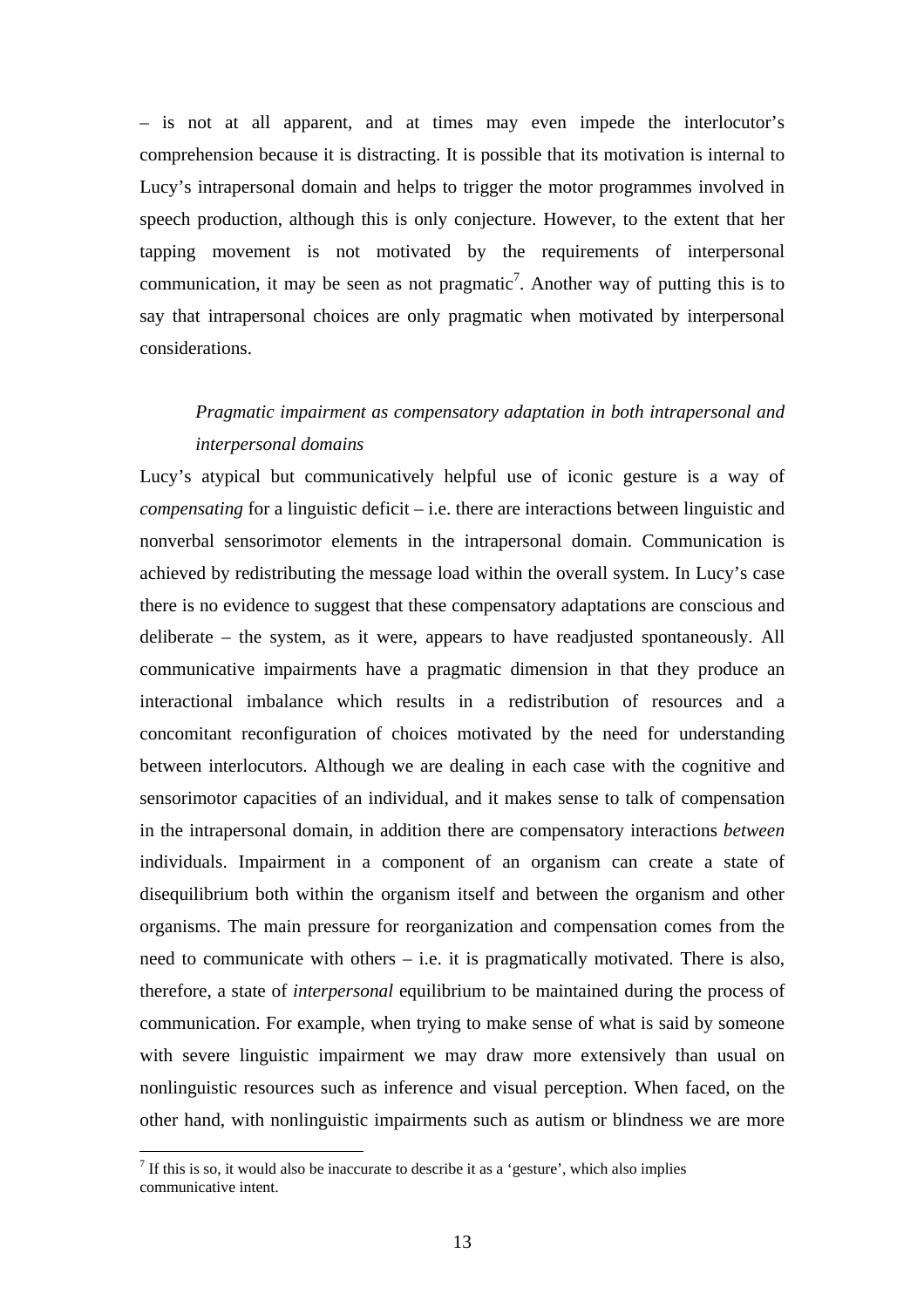likely to compensate by putting extra effort into making our meaning more linguistically explicit. Although there may be no specific intention to co-opt the communicative resources of an interlocutor, nor indeed any conscious intention on the part of the interlocutor to respond, the pressure for homeostasis through compensation is extremely powerful. The overriding pressure for equilibrium in the interpersonal domain is the key pragmatic driver. It does not matter where the original deficit occurs, or how it is compensated for. The deficit may be linguistic, cognitive, motor or perceptual, and compensation may be attempted by making adjustments to a similar or quite different element, or to a number of such elements simultaneously either serially or in parallel. Because of this, there may be no apparent link between an underlying deficit and a resulting pragmatic impairment. Rather, the latter may be the consequence of one or more compensations. Indeed, compensatory adaptations may give rise to symptoms which may appear to be distinct impairments in their own right but are in fact merely an attempted solution to an underlying problem (see, for example, Perkins, 2001).

### *The scope of pragmatic impairment*

How much should be included in pragmatics? Conventional accounts would say that Lucy's communicative problems are linguistic and that her pragmatic abilities are intact. Certainly, the underlying deficits which give rise to Lucy's atypical communication have little in common with the types of cognitive deficit commonly purported to contribute to a condition such as autism (impaired theory of mind, executive function or central coherence) which is seen as a more prototypical example of pragmatic impairment. And yet, there is also a clear sense in which Lucy's pragmatic behaviour is atypical in that her inadequate linguistic formulations make conversational interaction laboured and problematic. How is it possible to be pragmatically competent and incompetent at the same time? We may begin to resolve this conundrum firstly by identifying and distinguishing between the various cognitive, linguistic and sensorimotor factors which underly communicative performance (McTear & Conti-Ramsden, 1992; Perkins, 2000). In Lucy's case the underlying problem appears to be linguistic, though the consequences are no less pragmatic in terms of restricted communicative choice than would be the case for underlying cognitive and sensorimotor problems. Rather than being similar in kind to language, cognition and sensorimotor processes, pragmatics is instead an inescapable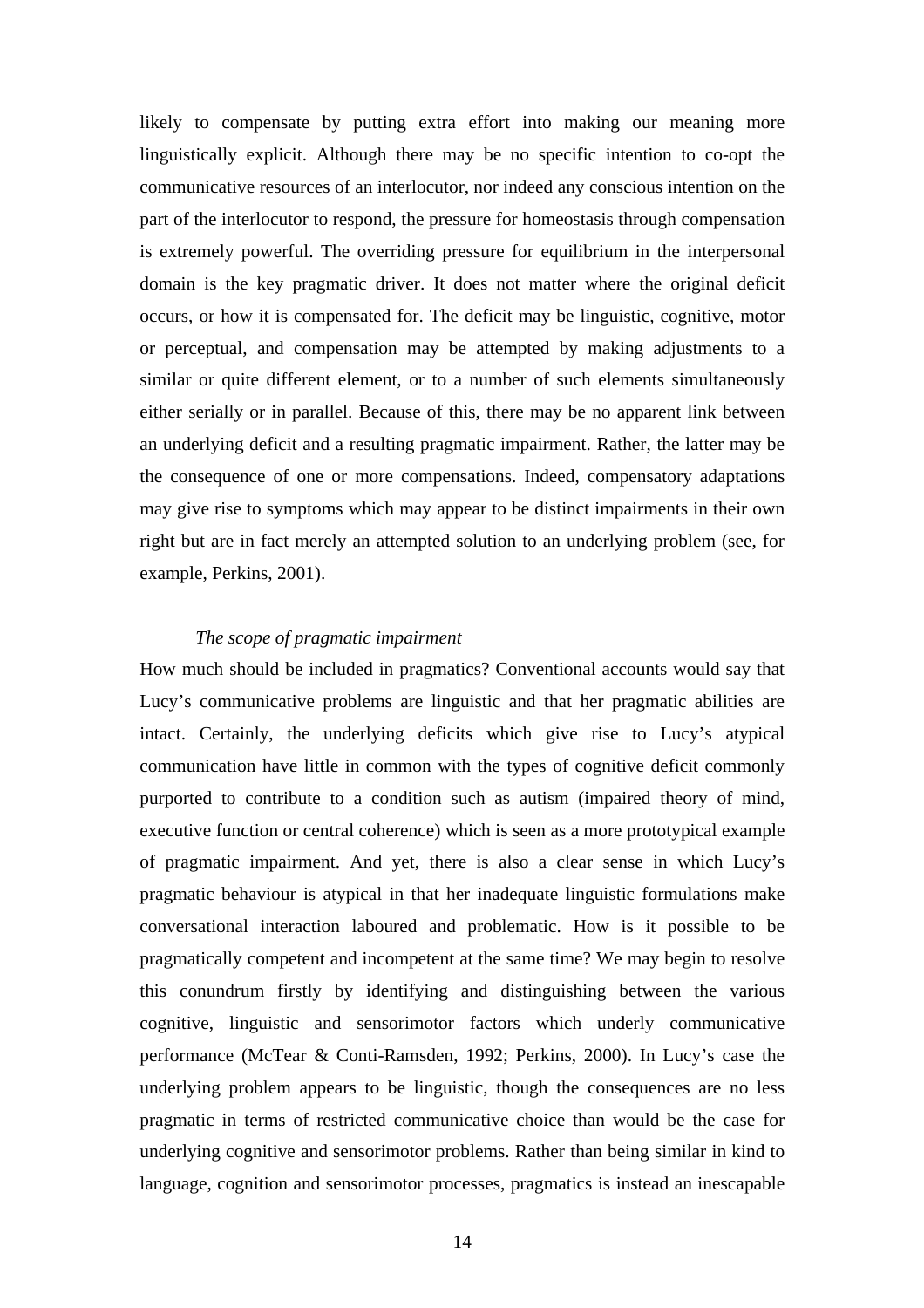and inalienable *consequence* of processing in all these areas – i.e. it is emergent. As Schegloff (2003: 26-27) puts it with reference to linguistic communication: "If the pragmatics is separated from 'the rest', can the rest issue in recognizable, coherent, and effective linguistic products? If there are such products, can the pragmatics possibly *be* cut off from the rest of the speech production process?" The apparent contradiction of Lucy being pragmatically competent and incompetent at the same time is simply a problem with more conventional definitions of pragmatics. Lucy's *linguistic* problems place an extra inferential burden on her interlocutor, but her unimpaired cognitive and sensorimotor abilities mean she is able to appreciate her interlocutor's communicative needs and make subtle adjustments to (partially) accommodate them. A similar point has been made by Schegloff (2003) in a case study of a 'split-brain' patient who, despite having been diagnosed as pragmatically impaired according to a range of psychometric tests, was nevertheless able to demonstrate remarkable sensitivity to various interpersonal requirements of the testing situation. Emergentist pragmatics enables us to capture such insights without falling into contradiction. It enables us to take a broad and yet coherent view of pragmatics while at the same time not losing sight of the subtlety and range of its various manifestations.

#### **Conclusion**

Pragmatic competence is not a unitary phenomenon. It requires the integration of a range of linguistic, cognitive, sensorimotor and sociocultural elements, and impairment of any of these can result in pragmatic disability. This view of pragmatics is radically different to most other accounts to be found in the language pathology literature where the term 'pragmatic disability' is most commonly restricted to behaviours resulting from the type of socio-cognitive impairment found in autism, right hemisphere brain damage and traumatic brain injury. I have proposed that pragmatic impairment results when there is a restriction on the choices available for encoding or decoding meaning, whatever they might be. These choices are characterised in terms of a range of capacities which underlie communicative behaviour. The emergentist model outlined here accounts for pragmatic disability in terms of an imbalance between interacting linguistic, cognitive and sensorimotor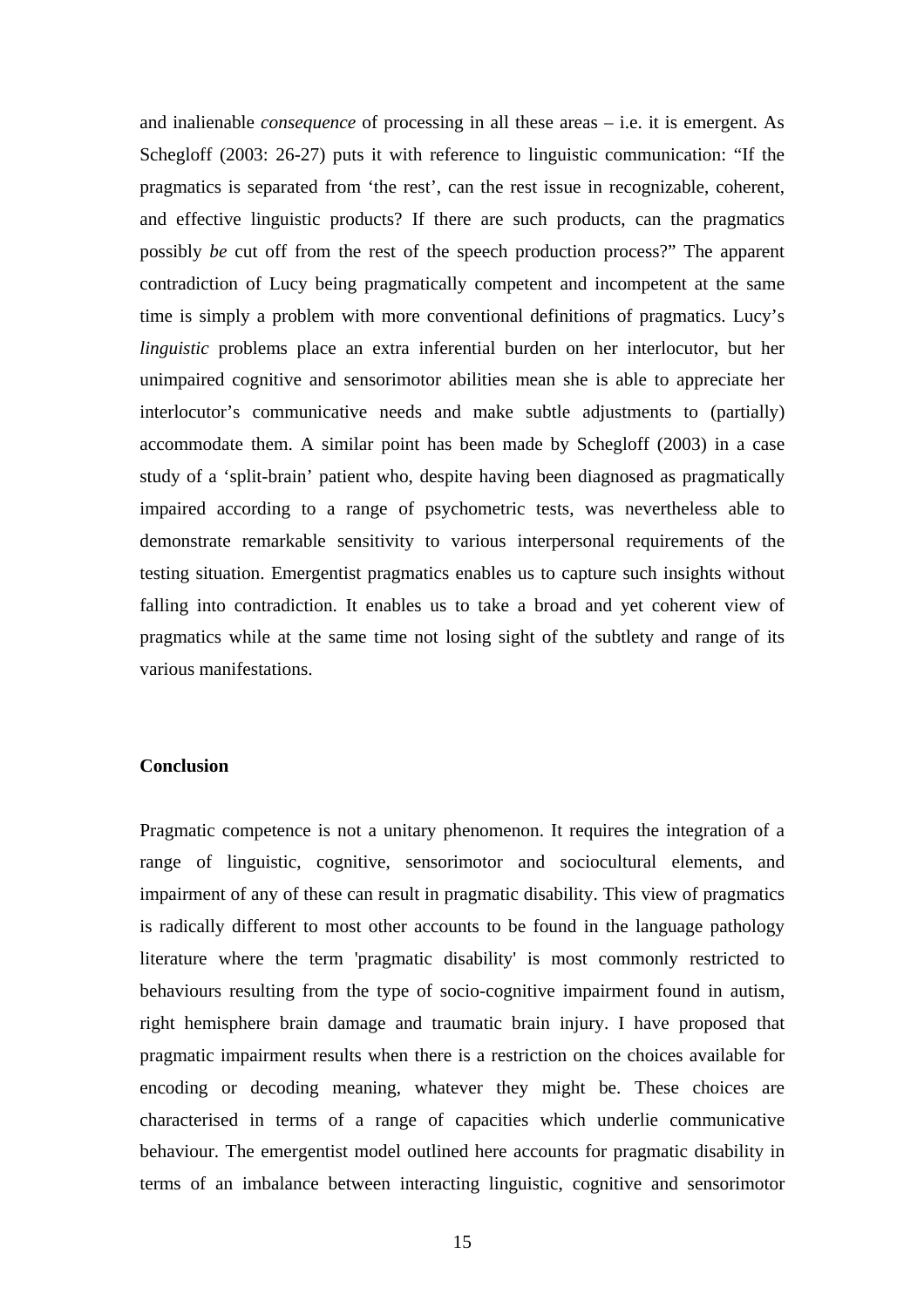systems within and between individuals, and also in terms of attempts to compensate for both linguistic and non-linguistic impairment. Motivation for redressing the balance is interpersonal though it will inevitably have local intrapersonal consequences. Pragmatics is therefore not a discrete and isolable component of our communication – it is all-pervasive.

#### **References**

- Allen, J., & Seidenberg, M. S. (1999). The emergence of grammaticality in connectionist networks. In B. MacWhinney (Ed.), *The Emergence of Language* (pp. 115-151). Mahwah, NJ: Lawrence Erlbaum.
- Bates, E., & MacWhinney, B. (1982). Functionalist approaches to grammar. In E. Wanner & L. R. Gleitman (Eds.), *Language Acquisition: The State of the Art* (pp. 173-218). Cambridge: Cambridge University Press.
- Bates, E., & MacWhinney, B. (1989). Functionalism and the competition model. In B. MacWhinney & E. Bates (Eds.), *The Cross-linguistic Study of Sentence Processing* (pp. 3-73). Cambridge: Cambridge University Press.
- Blank, M., Gessner, M., & Esposito, A. (1979). Language without communication: A case study. *Journal of Child Language, 6*, 329-352.
- Carlomagno, S. (1994). *Pragmatic Approaches to Aphasia Therapy*. London: Whurr.
- Chomsky, N. (1995a). Bare phrase structure. In G. Webelhuth (Ed.), *Government and Binding Theory and the Minimalist Program* (pp. 383-439). Oxford: Blackwell.
- Chomsky, N. (1995b). Language and nature. *Mind, 104*, 1-61.
- Chomsky, N. (2002). *On Nature and Language*. Cambridge: Cambridge University Press.
- Christman, S. S. (2002). Dynamic systems theory: application to language development and acquired aphasia. In R. G. Daniloff (Ed.), *Connectionist Approaches to Clinical Problems in Speech and Language: Therapeutic and Scientific Applications* (pp. 111-146). Mahwah, NJ: Erlbaum.
- Clark, A. (1997). *Being There: Putting Brain, Body, and World Together Again*. Cambridge, Mass.: MIT Press.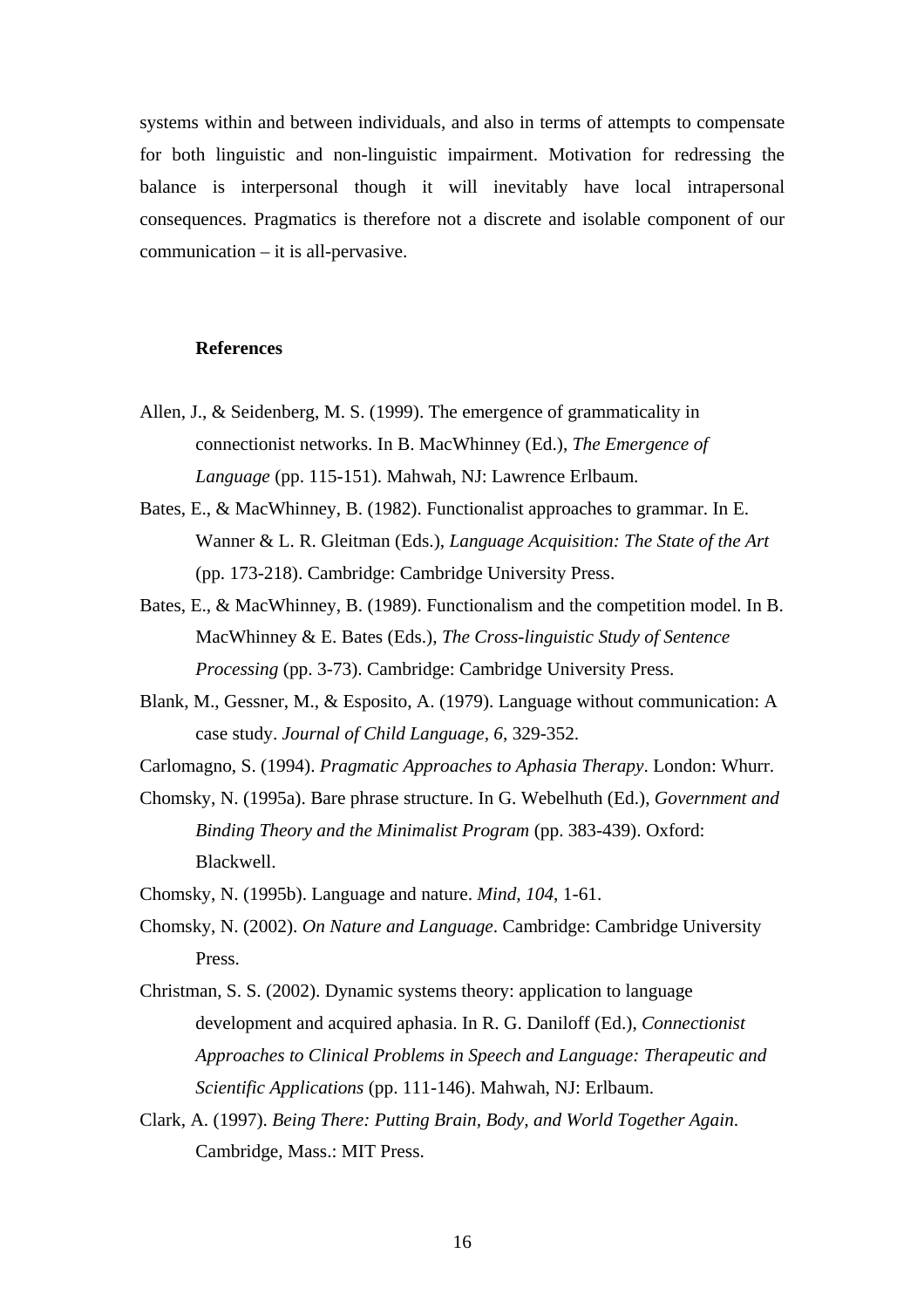- Clark, A. (1999). Where brain, body, and world collide. *Journal of Cognitive Systems Research, 1*, 5-17.
- Clark, H. H. (1996). *Using Language*. Cambridge: Cambridge University Press.
- Craig, H. K. (1995). Pragmatic impairments. In P. Fletcher & B. MacWhinney (Eds.), *The Handbook of Child Language* (pp. 623-640). Oxford: Blackwell.
- Davis, G. A., & Wilcox, M. J. (1985). *Adult Aphasia Rehabilitation: Applied Pragmatics*. San Diego: College Hill Press.
- Dronkers, N. F., Ludy, C. A., & Redfern, B. B. (1998). Pragmatics in the absence of verbal language: descriptions of a severe aphasic and a language-deprived adult. *Journal of Neurolinguistics, 11*, 179-190.
- Fodor, J. A. (1983). *The Modularity of Mind: An Essay on Faculty Psychology*. Cambridge, Mass: MIT Press.
- Givón, T. (1999). Generativity and variation: the notion of 'rule of grammar' revisited. In B. MacWhinney (Ed.), *The Emergence of Language* (pp. 81-114). Mahwah, NJ: Lawrence Erlbaum.
- Goodwin, C. (2000). Gesture, aphasia, and interaction. In D. McNeill (Ed.), *Language and Gesture* (pp. 84-98). Cambridge: Cambridge University Press.
- Green, G. M. (1989). *Pragmatics and Natural Language Understanding*. Hillsdale, NJ: Erlbaum.
- Grundy, P. (2000). *Doing Pragmatics (2nd Edition)*. London: Edward Arnold.
- Hopper, P. J. (1998). Emergent grammar. In M. Tomasello (Ed.), *The New Psychology of Language* (pp. 155-175). Mahwah, NJ: Lawrence Erlbaum.
- Hutchins, E. (1995). *Cognition in the Wild*. Cambridge, Mass: MIT Press.
- Johnson, S. (2001). *Emergence: The Connected Lives of Ants, Brains, Cities, and Software*. New York: Scribner.
- Kasher, A. (1991). On the pragmatic modules: a lecture. *Journal of Pragmatics, 16*, 381-397.
- Kelly, S. D. (2001). Broadening the units of analysis in communication: speech and nonverbal behaviours in pragmatic comprehension. *Journal of Child Language, 28*, 325-349.
- Knight, C., Studdert-Kennedy, M., & Hurford, J. R. (Eds.). (2000). *The Evolutionary Emergence of Language: Social Functions and the Origins of Linguistic Form*. Cambridge: Cambridge University Press.
- Leech, G. N. (1983). *Principles of Pragmatics*. London: Longman.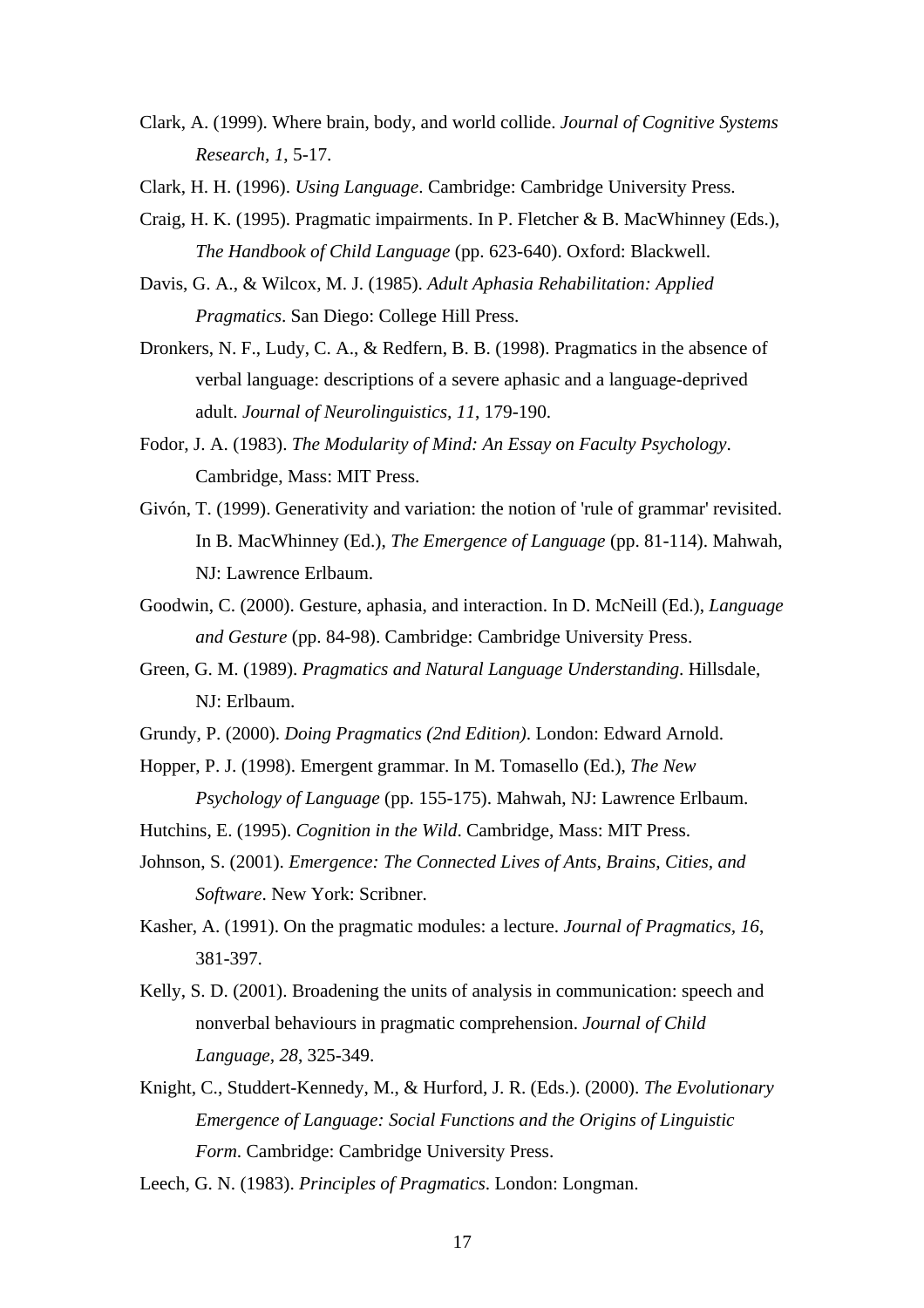Levinson, S. C. (1983). *Pragmatics*. Cambridge: Cambridge University Press.

- Locke, J. L. (1993). *The Child's Path to Spoken Language*. Cambridge, Mass.: Harvard University Press.
- Locke, J. L. (1994). Gradual emergence of developmental language disorders. *Journal of Speech and Hearing Research, 37*, 608-616.
- Locke, J. L. (1997). A theory of neurolinguistic development. *Brain and Language, 58*, 265-326.
- MacWhinney, B. (1999). Preface. In B. MacWhinney (Ed.), *The Emergence of Language* (pp. ix-xvii). Mahwah, NJ: Lawrence Erlbaum.
- McNeill, D. (Ed.). (2000). *Language and Gesture*. Cambridge: Cambridge University Press.
- McTear, M. F., & Conti-Ramsden, G. (1992). *Pragmatic Disability in Children*. London: Whurr.
- Mey, J. L. (2001). *Pragmatics: An Introduction (2nd Edition)*. Oxford: Blackwell.
- Morris, C. W. (1938). Foundations of the theory of signs. In O. Neurath & R. Carnap & C. Morris (Eds.), *International Encyclopedia of Unified Science* (pp. 77- 138). Chicago: University of Chicago Press.
- Paradis, M. (1998). The other side of language: pragmatic competence. *Journal of Neurolinguistics, 11*, 1-10.
- Paradis, M. (2003). The cerebral division of labour in verbal communication. In J. Verschueren & J.-O. Östman & J. Blommaert & C. Bulcaen (Eds.), *Handbook of Pragmatics* (pp. 1-20). Amsterdam: John Benjamins.
- Penn, C. (1999). Pragmatic assessment and therapy for persons with brain damage: What have clinicians gleaned in two decades? *Brain and Language, 68*, 535– 552.
- Perkins, M. R. (1998). Is pragmatics epiphenomenal?: evidence from communication disorders. *Journal of Pragmatics, 29*, 291-311.
- Perkins, M. R. (2000). The scope of pragmatic disability: a cognitive approach. In N. Müller (Ed.), *Pragmatics and Clinical Applications* (pp. 7-28). Amsterdam: John Benjamins.
- Perkins, M. R. (2001). Compensatory strategies in SLI. *Clinical Linguistics and Phonetics, 15*, 67-71.